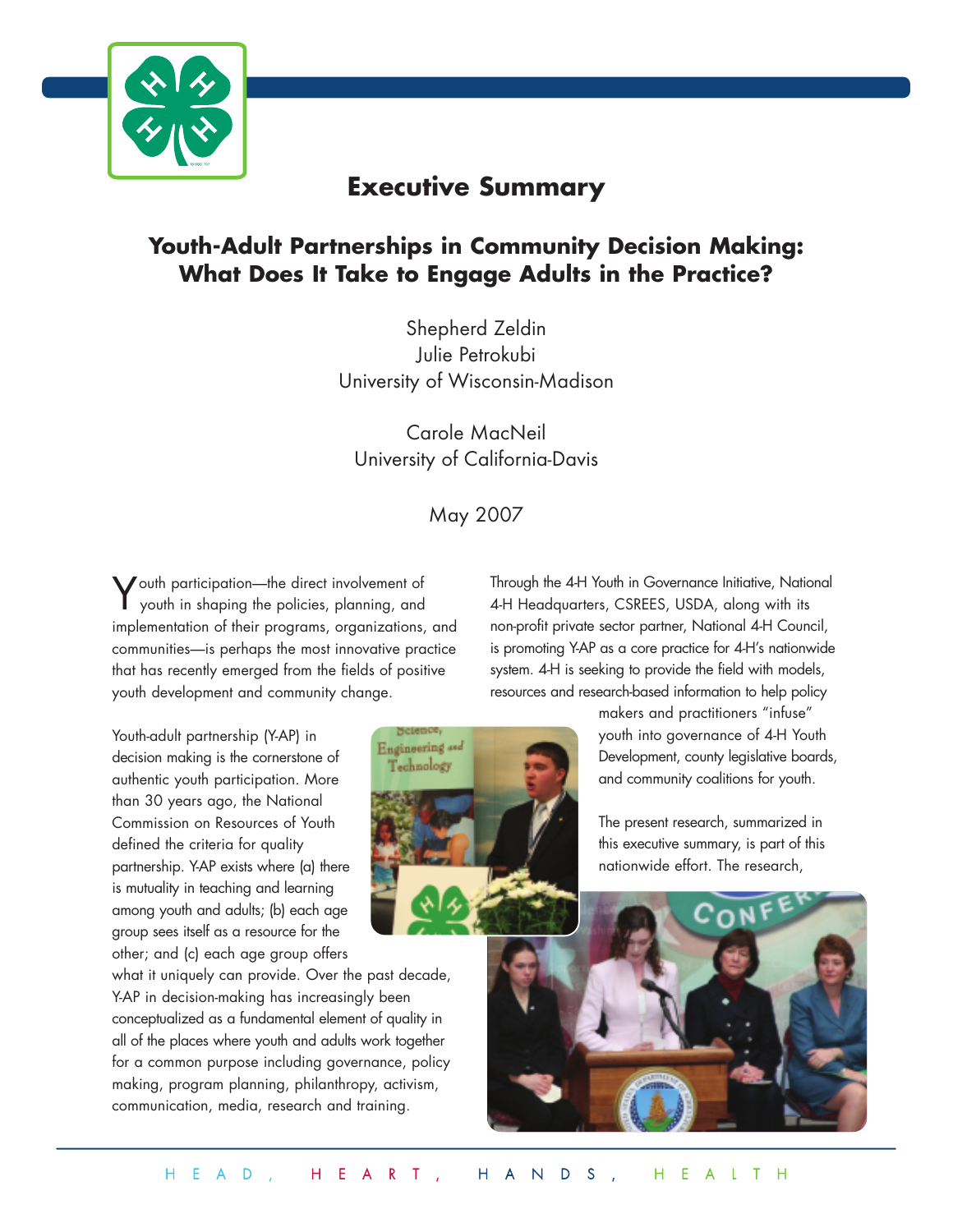conducted in five states and involving more than 60 interviews with staff, community leaders, and youth, has three purposes:

- 1. Review theory and empirical research on the benefits and outcomes of Y-AP.
- 2. Identify implementation challenges to Y-AP.
- 3. Identify goals and strategies used by staff that maximize the likelihood of

Y-AP being successfully integrated into community governance and organizational decision making.

## **Review of Theory and Research**

Why engage youth and adults as partners in decisionmaking? The philosophical rationale has been put forth for many years: Y-AP, when implemented in a quality manner, ensures youth representation and voice on key issues, helps build civil society, and contributes to organizational development. For example, the United Nations Convention on the Rights of the Child asserts that youth participation allows children to better protect themselves, strengthens their commitment to democracy, and leads to better policy decisions.

Recent developmental theory and research is confirmatory. Youth and community scholars consistently conclude that when youth are active participants in influential settings of decision making, they can become significant resources for themselves and for others. Research indicates that youth can take the greatest advantage of these opportunities when they form emotional and instrumental relationships with youth workers, teachers, and community leaders over a sustained period of time. An emerging body of research indicates that youth participation has positive influences on the culture, structure, and programming of youth organizations and schools.

It is fairly easy to make a strong case for Y-AP in decision making. Quality implementation is another matter, however. Most adults simply do not have the



*The full report will be available at www.fourhcouncil.edu/YouthInGovernanceProgram.aspx in June 2007.* 

prior experience, skill or perhaps the motivation to

change their traditional ways of working with youth. Unfortunately, scant theory and research is available to guide policy makers and practitioners on how to integrate innovative youth development practices—such as Y-AP in decision making—into established programs, organizations, and governance bodies. To fill that gap, the present research goes into the field to document and analyze the voices and strategies of those practitioners who are actively seeking to infuse youth-adult partnerships into community decision making.

#### **Challenges to Implementing Youth-Adult Partnerships**

Y-AP in decision making is an innovative idea that has yet to enter mainstream thought or practice in the United States. 4-H staff recognize that they are swimming against the cultural tide, with relatively little institutional or normative support. During the interviews and case studies, staff most frequently spoke to three challenges:

**4-H's traditions are a foremost challenge.** Traditions offer valuable stability and powerful community support for 4-H programming. At the same time, traditions are deeply rooted with implicit beliefs about how things should be done, and thus can significantly impede the adoption of new or innovative practices, such as Y-AP in decision making.

**This context challenges staff to broaden their traditional roles and responsibilities.** Quite often, they must become "cheerleaders" and "advocates" for Y-AP. Staff must convince community leaders and volunteers to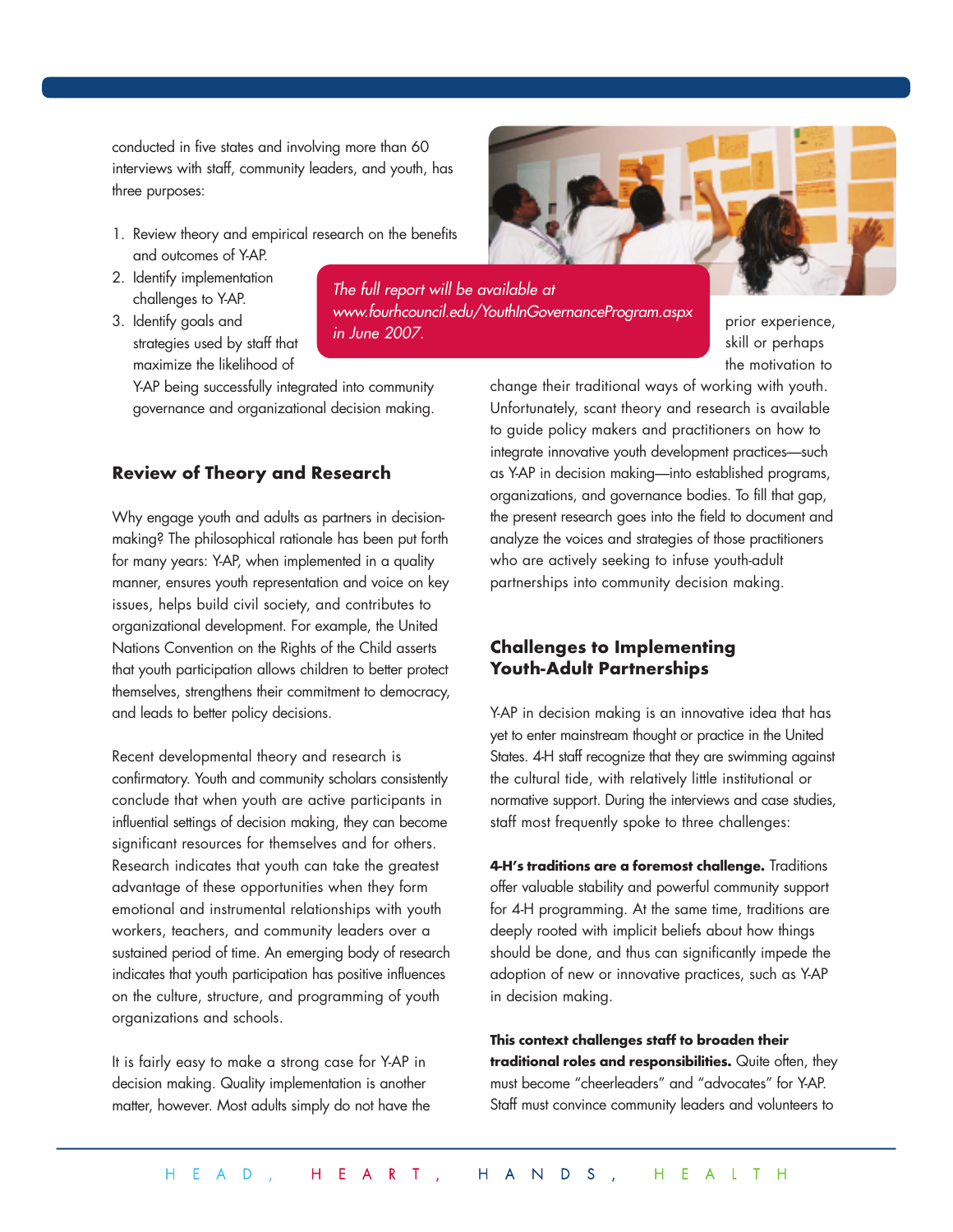participate in new types of training. They have to create new networks of community support.

**The third challenge is time, and time is a scarce commodity.** For staff, most of whom have been burdened with budgetary cut-backs over the past decade, finding the time to confront existing traditions and to take on new roles and responsibilities becomes a tremendous obstacle.

## **Strategies for Engaging Adults in Youth-Adult Partnerships**

Some 4-H staff are impressively strategic in infusing Y-AP into 4-H governance, county boards, and community coalitions. By documenting the common strategies employed by these staff, this research has been able to identify a framework of "promising practices." The framework is "living" in that it is not meant to be a stepby-step progression of activities. Rather, it describes the overarching management goals and strategies that guide staff as they continually assess local conditions and refine their course of action to suit the changing context of each Y-AP project.

The most successful staff relentlessly focuses their time and energy on three fundamental management goals:

**Staff maintain adult attention on the purpose and** expected outcomes of Y-AP. That is, staff constantly "plant seeds" to show how Y-AP meets organizational and community priorities. They actively seek out the support of influential champions and the involvement of professional networks.



**Staff help adult stakeholders translate the vision of Y-AP into usable practices.** In the words of staff, they demonstrate to others how to "walk the talk" of Y-AP. Staff provide modeling, training and

consultation. They coach adults through interactions with youth, and then facilitate reflection on issues of quality.

**Staff build a sense of shared ownership among stakeholders.** They ensure that "Y-AP is how we do business." Toward this end, the most successful staff establish clear responsibilities and expectations for adult and youth stakeholders. They work to ensure that

organizational policies, budgets and collective stories are properly aligned to support the goals of Y-AP.



## **Creating Conditions for Youth-Adult Partnership**

Because public systems tend to mirror the more traditional values of a given society, innovative change in public systems is often considered an oxymoron. But change can, and does, happen. Five recommendations arise from this research:

**Staff need to have confidence.** Y-AP in decision making challenges established systems and accepted ways of doing things. The most successful staff have the confidence to act within this context of ambiguity and risk. They use this confidence to reconcile diverse agendas and push colleagues out of their comfort zones, when necessary.

#### **Staff need to be strategic in their use of time.**

The most successful staff are highly focused in how they disseminate and promote Y-AP. As noted above, their efforts are centered around maintaining adult attention on the purpose and desired outcomes of Y-AP, translating the relatively abstract idea of Y-AP into practice, and building shared ownership and structure for Y-AP.

#### **Staff need to balance structures and relationships.**

The foundation for good results in any realm of society is a structure that encourages and sustains them. The most successful staff are strong infrastructure builders. They